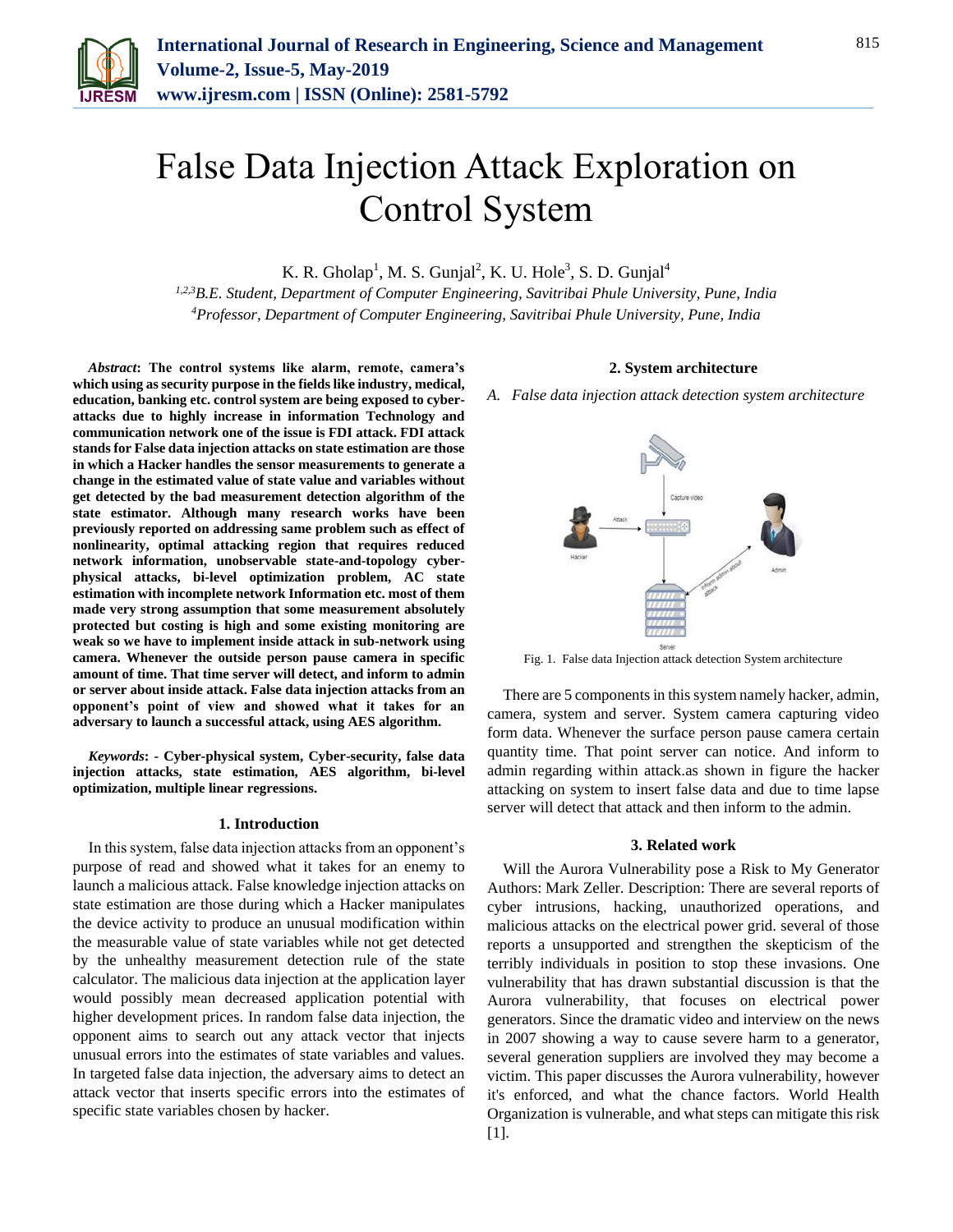

The Law of Cyber-Attack Authors: Oona A. Hathaway, Rebekah Crootof, Duke of EdinburghLevitz, Haley Nix Description: Cyber-attacks became more and more common in recent years. Capable of motility down nuclear centrifuges, defence systems, and electrical grids, cyber-attacks cause a significant threat to national security. As a result, some have prompt that cyber- attacks ought to be treated as acts of war. however, the attacks look very little just like the armed attacks that the law of war has historically regulated. this text examines however existing law is also applied—and tailored and amended—to meet the distinctive challenge display by cyberattacks [2].

False knowledge Injection Attacks against State Estimation in electrical power Grids Authors: Yao Liu, PengNing, Michael K. Reiter Description: A power grid could be an advanced system connecting electrical power generators to customers through power transmission and distribution networks across an oversized region. System watching is important to make sure the reliable operation of power grids, and state estimation is employed in system watching to best estimate the facility grid state through analysis of meter measurements and power grid models. varied techniques are developed to observe and determine unhealthy measurements, together with the interacting unhealthy measurements introduced by discretional, nonrandom causes. initially look, it looks that these techniques can even defeat malicious measurements injected by attackers, since such malicious measurements may be thought of as interacting unhealthy measurements.[3]

Vulnerability Assessment of AC State Estimation With relevance false knowledge Injection Cyber-Attacks. Authors: Gabriela Hug, Joseph Apostle Giampapa Description: This paper introduces new analytical techniques for playacting vulnerability analysis of state estimation once it's subject to a hidden false knowledge injection cyber-attack on an influence grid's SCADA system. Specifically, we have a tendency to contemplate ac state estimation Associate in Nursingd describe however the physical properties of the system may be used as a plus in protective the facility system from such an attack. we have a tendency to gift Associate in Nursing rule supported graph theory that permits decisive what percentage Associate in Nursingd that measuring signals an assaulter can attack so as to attenuate his efforts to keep the attack hidden from unhealthy knowledge detection. This provides steering on those measurements vulnerable and wish enlarged protection. Hence, this paper provides insights into the vulnerabilities however conjointly the inherent strengths provided by ac state estimation and constellation options like buses while not power injections [4].

Modeling Load distribution Attacks in Power Systems Authors: Yanling Yuan, Zuyi Li, KuiRen Description: State estimation could be a key component in today's power systems for reliable system operation and management. State estimation collects data from an oversized range of meter measurements and analyzes it during a centralized manner at the center.

Existing state estimation approaches were historically assumed to be ready to tolerate and observe random unhealthy measurements. They were, however, recently shown to be liable to intentional false knowledge injection attacks. This paper totally develops the conception of load distribution (LR) attacks, a special kind of false knowledge injection attacks, and analyzes their harm to power grid operation completely different in several in numerous} time steps with different assaultive resource limitations. supported damaging result analysis, we have a tendency to differentiate 2 assaultive goals from the adversary's perspective, i.e., immediate assaultive goal and delayed assaultive goal. For the immediate assaultive goal, this paper identifies the foremost damaging LR attack through a maxmin attacker-defender model. Then, the criterion of decisive effective protection methods is explained. The effectiveness of the planned model is tested on a 14-bus system. To the author's best data, this is often the primary work of its kind that quantitatively analyzes the harm of the false knowledge injection attacks to power grid operation and security. Our Associate in Nursingalysis therefore provides an in-depth insight on effective attack interference with restricted protection resource budget.[5]

#### **4. Implementation**

System performs the video capturing while external person or we can say as Hacker or attacker attacking on the system whenever the camera get pause or does anything other it will detect time server and send information to admin. The data is in Encrypted form using AES algorithm. the attack is detected by bloom filter algorithm

*System Description:* Let W be the whole system which consists: W=[IP, PRO, OP] Where, 1. IP is the input of the system.  $I = [P, O, H, A]$  Where,

 $P$  is the false data injection attack

- $\overline{\phantom{a}}$  O is the original data in the system
- \_ H is the Hacker
- $A$  is the Admin
	- 1. PRO is the procedure of our proposed system: False Data Injection Attack On Control System

 $P =$  We have implemented inside attack in subnetwork using camera.

\_ O=Original Data here we define as in matrix form [x y z]

 $\_$  Attacked data can be defined as,  $P^*[x \ y \ z] = [Px \ Py$ Pz] Px ,Py, Pz is data after an attack estimate wrong System.

Probability of an Attack can be define as, [p1,p2,p3……pn] Where,

- \_ p1 is Increpted data
- \_ p2 is image form
- \_ p3 is IP address
- $-$  p4 is deceptive file
- \_ p5 is fake pages and so on